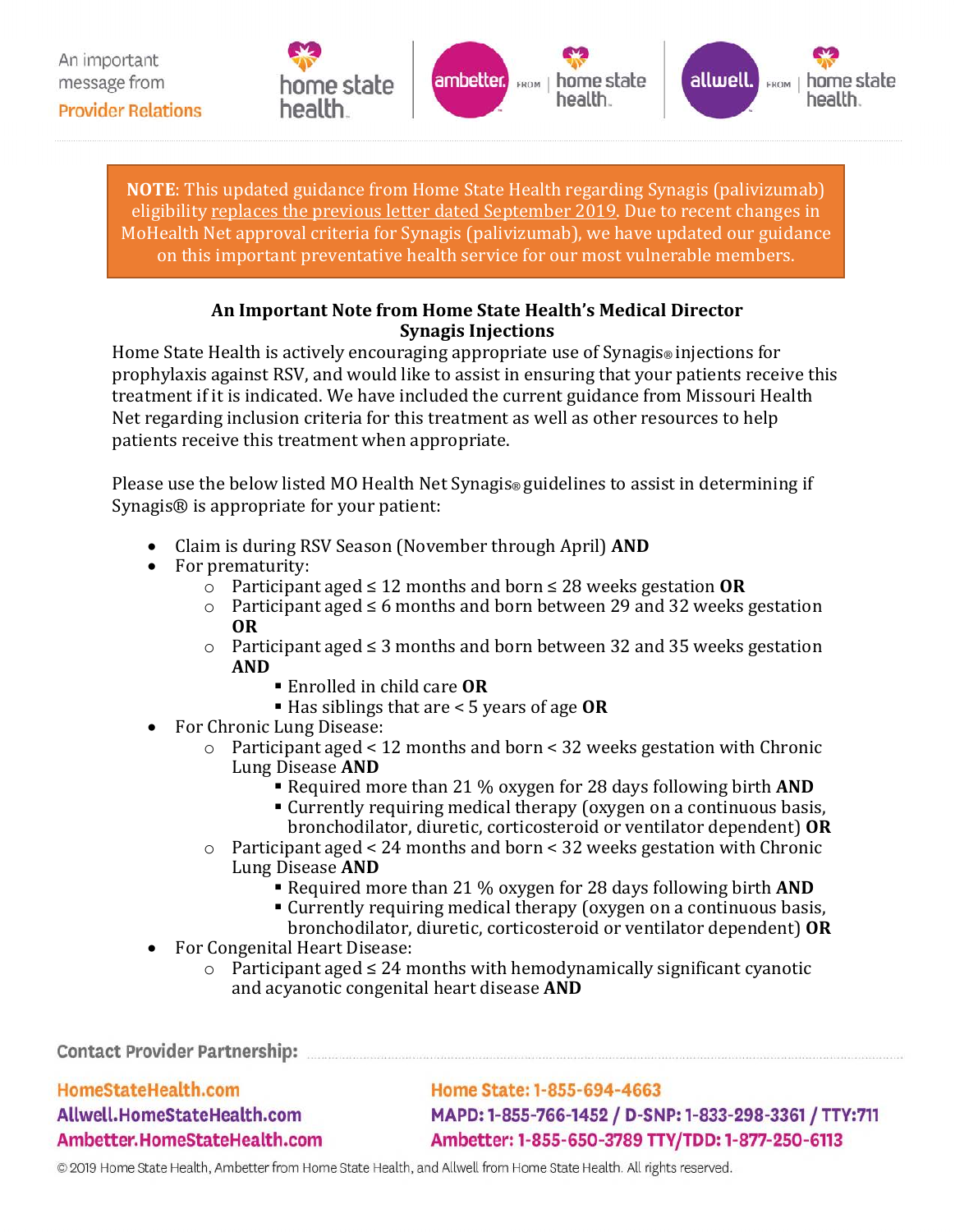

- Diuretics, or Supplemental Oxygen) OR Receiving medication to control CHF (Digoxin, Beta Blockers, Calcium Channel Blockers, ACE Inhibitors, Nitroglycerin, Anti-Coagulants,
- Moderate to severe Pulmonary Hypertension **OR**
- Cyanotic Heart Disease **OR**
- ability to clear secretions: Participant aged < 12 months **OR**  • For congenital abnormality of the airway or neuromuscular disease that impairs
- by clinical consultant review: Participant aged ≤ 24 months • For severe immunodeficiencies that may benefit from prophylaxis as determined

 Synagis® is usually given as five monthly intramuscular injections during the RSV season, which generally lasts from November through April. The exceptions to this include the following:

- 1. Infants born before 29 weeks, but during the RSV season, may require fewer than five doses.
- 2. Monthly prophylaxis should be discontinued in any child who experiences a breakthrough RSV hospitalization.

Information about RSV census regional trends can be found on the CDC website: (<http://www.cdc.gov/surveillance/nrevss/rsv/region.html#midwest>). Missouri Health Department Synagis Clinical Edit Revised on October 10, 2019 link: <https://dss.mo.gov/mhd/cs/pharmacy/pdf/synagis.pdf>

 injection administration should be billed directly to Home State Health Plan on a (HCFA) If your patients do indeed meet the above guidelines for Synagis®, it can be administered either in the office, or if necessary, at home. If administered in the office, charges for the CMS 1500 claim form using CPT code 96372. You can also bill for an appropriate office visit on the same day as the administration of the drug. As with other injectables, the Synagis® itself is billed to MO HealthNet fee for service.

If necessary, Synagis® can also be administered by home health care nurses; nursing visits must be prior authorized by Home State Health Plan through our Prior Authorization Department at fax number 855-286-1811.

## **Denial Criteria:**

- Therapy will be denied if no approval criteria are met
- Therapy exceeds 5 doses per RSV season.

**Contact Provider Partnership:** 

HomeStateHealth.com Allwell.HomeStateHealth.com Ambetter.HomeStateHealth.com

Home State: 1-855-694-4663 MAPD: 1-855-766-1452 / D-SNP: 1-833-298-3361 / TTY:711 Ambetter: 1-855-650-3789 TTY/TDD: 1-877-250-6113

© 2019 Home State Health, Ambetter from Home State Health, and Allwell from Home State Health. All rights reserved.